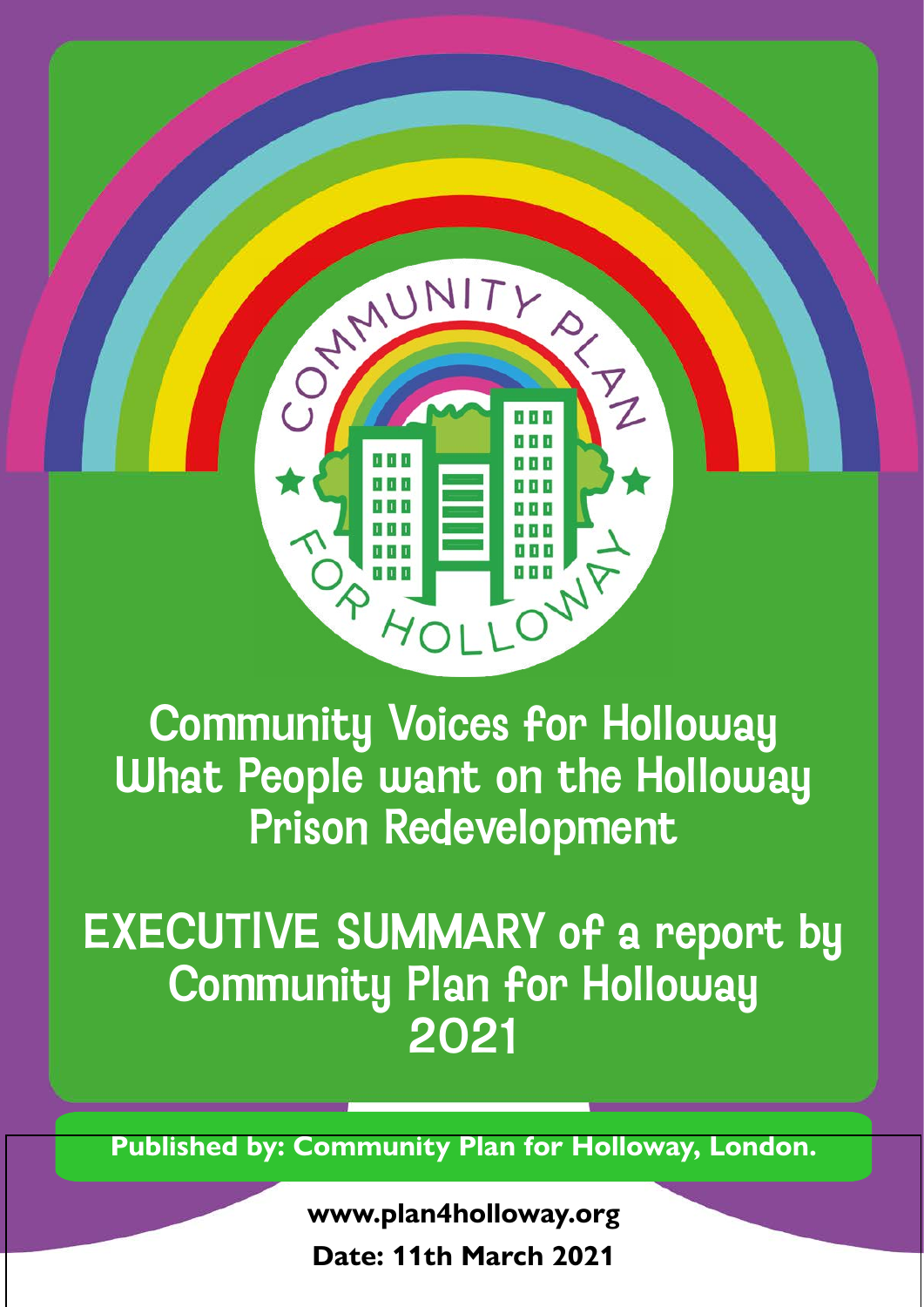**Community Plan for Holloway** is an independent organisation working to ensure that the community is at the heart of the redevelopment of Holloway Prison.

# Executive Summary

The Holloway prison site in the London Borough of Islington represents a unique opportunity for Peabody Housing Association to provide an exemplary development, meeting Islington's pressing needs for social housing, green spaces and community facilities, alongside an iconic Women's Building. This research by Community Plan for Holloway expands upon existing understandings of these priorities by building upon previous studies that have reported on people's aspirations for the Holloway Prison redevelopment (Community Plan for Holloway 2017). This report is based on 217 community narratives collected online and offline in 2020, with street-level interviews and group discussions that enabled people to explain their views in detail.

#### **This research builds upon previous studies in two specific ways:**

It provides more up-to-date and greater in-depth information on people's views on the Holloway Prison redevelopment.

It provides vital information about whose voices are being heard or, conversely, whose voices have been missing, depending upon whether they were consulted by online surveys or via discussions individually and in groups, on the street and through community organisations.

### Key Findings A: What people want on the Holloway site and why

People stressed the importance of social housing being provided at council rent levels, demonstrating their awareness of the problems inherent in the term 'affordable' rent. Additionally, there was opposition to the provision of shared ownership, which was not seen as an affordable option in Islington. People wanted quality homes to be built at liveable densities, without closed off, segregated private spaces.

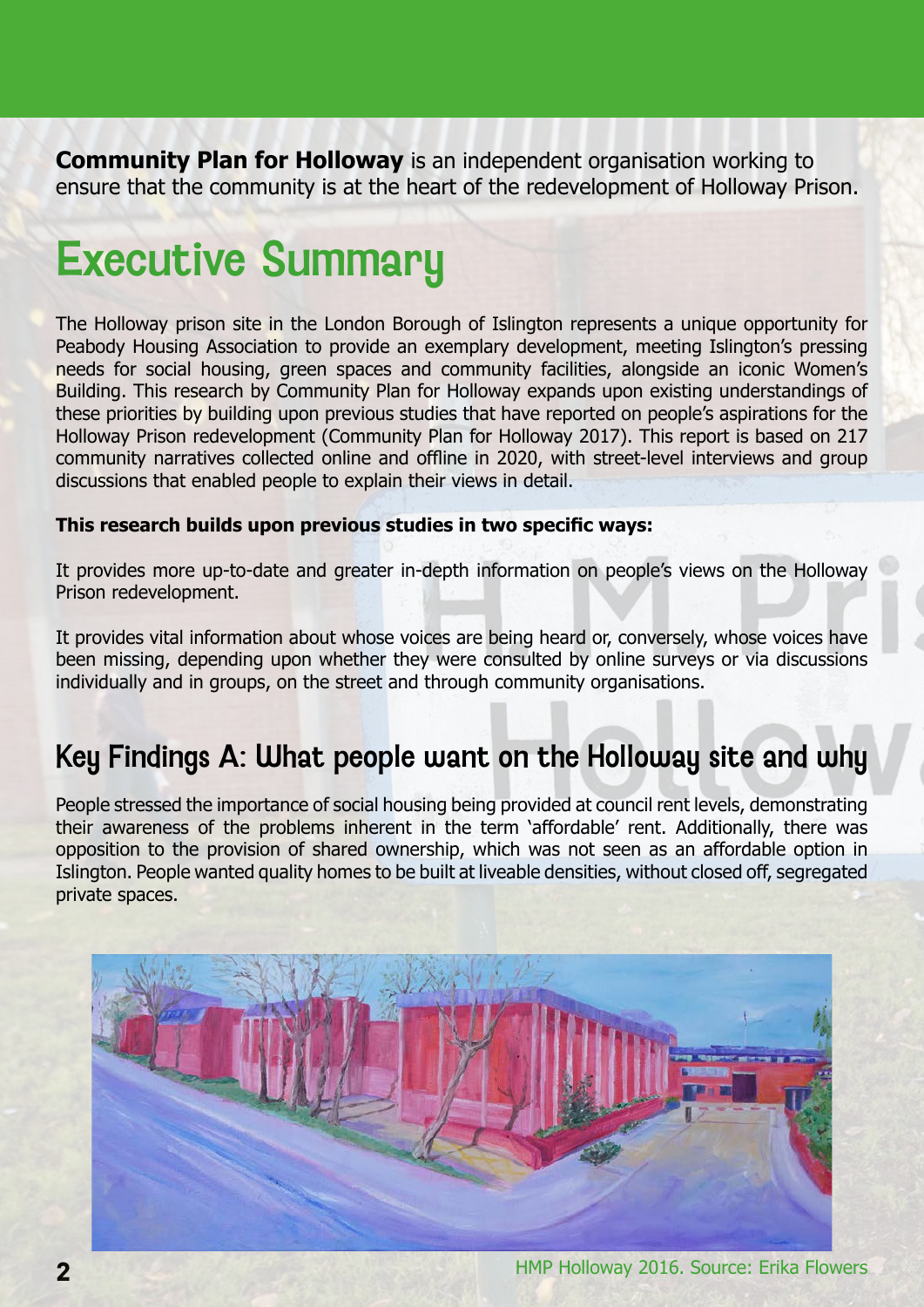People felt that the development should promote a sense of a community 'with a soul' on the site. This should be environmentally sustainable with green spaces and community facilities, including facilities for young people. There was specific interest in community spaces to foster social networks amongst residents and the wider community, such as community gardening and growing food. This could be part of strategies to tackle food poverty as there was widespread concern generally to address issues relating to poverty. There was very wide support for the Women's Building. It was generally agreed that the Women's Building should be a "special place" with sufficient space to provide supportive, progressive and safe spaces and a range of services for all women in the community, embedding the principles of social justice and enhancing women's well-being as an appropriate legacy to the prison.

The previous Peabody consultation process was widely considered to have been inadequate. This is important information, with significant implications for the next phase of the consultation process.

### Key findings B: How to reach diverse groups during Consultation

In comparison with previous consultations, there was more evidence from the street interviews and group discussions about how participants' aspirations and needs were grounded in their own experiences, such as the implications of overcrowding, homelessness and food poverty.

The group discussions revealed more about the needs of specific groups, such as working-class women, Muslim women and people experiencing housing problems and poverty.

The street-level engagements also reached a wider range of ethnicities, age and social class groups than the online consultations, including a higher proportion of working-class residents living in the adjoining estates and a more even distribution of gender. Inversely, electronic forms of consultation were not reaching groups such as young people and working-class people effectively enough and disproportionately fewer male participants.

## Recommendations

That the next consultation phase reflects and builds upon these findings about community priorities.

2. That the consultation process includes the use of inclusive and participatory methodologies that facilitate processes of dialogue and discussion, including the use of zoom meetings for housebound participants and if lockdown restrictions continue.

 $\bf 3.$  This should include reaching out to specific groups and organisations to ensure that those who are less likely to respond to online surveys get heard, in particular young people, working class residents and diverse ethnic groups, especially those living near the prison site.

That demographic data is collected to enable the consultation to be  $-$  and to be seen to be – genuinely inclusive.